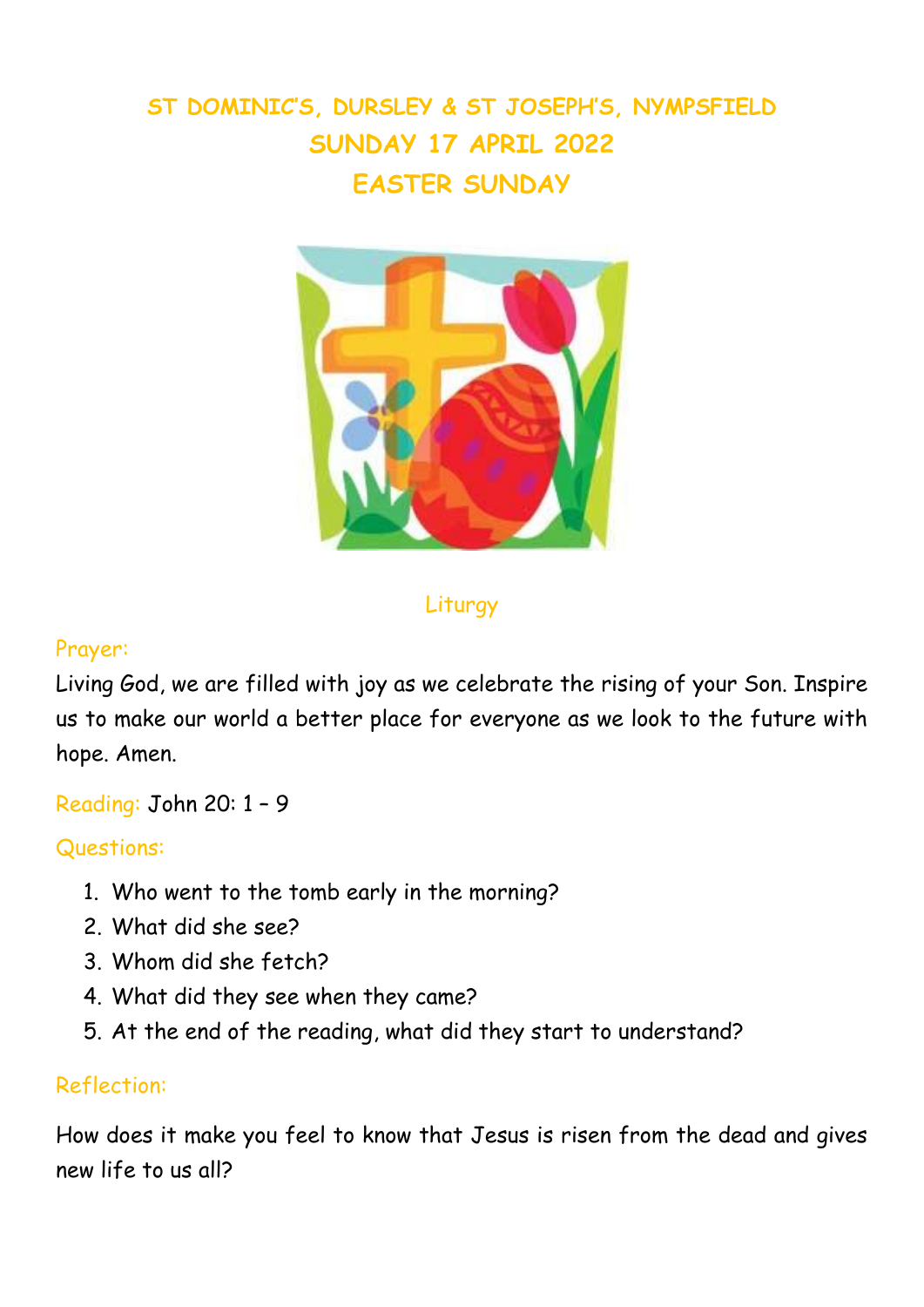Easter is a time of joy, celebration and new life. Jesus' resurrection shows us that nothing is impossible to God and this fills us with great hope. Hope that all people will have the chance to live life to the full and have a future free from poverty. Hope that through working together with others we can make the world a fairer, better place for everyone to live.

What is your hope for the world this Easter? How can we make it happen?

### Activity:

If you haven't done so already, make an Easter Garden in a bowl or a foil tray. Put some small twigs and some flowers in it. Now you can put in a stone and perhaps some small bits of paper or cloth near it to show that the tomb is empty and that Jesus has risen

#### Prayer:

Risen Lord, we give thanks for the new life that you have given us. Help us to live as you have shown us, with respect and love for all your people. Amen

## **HAPPY EASTER!**